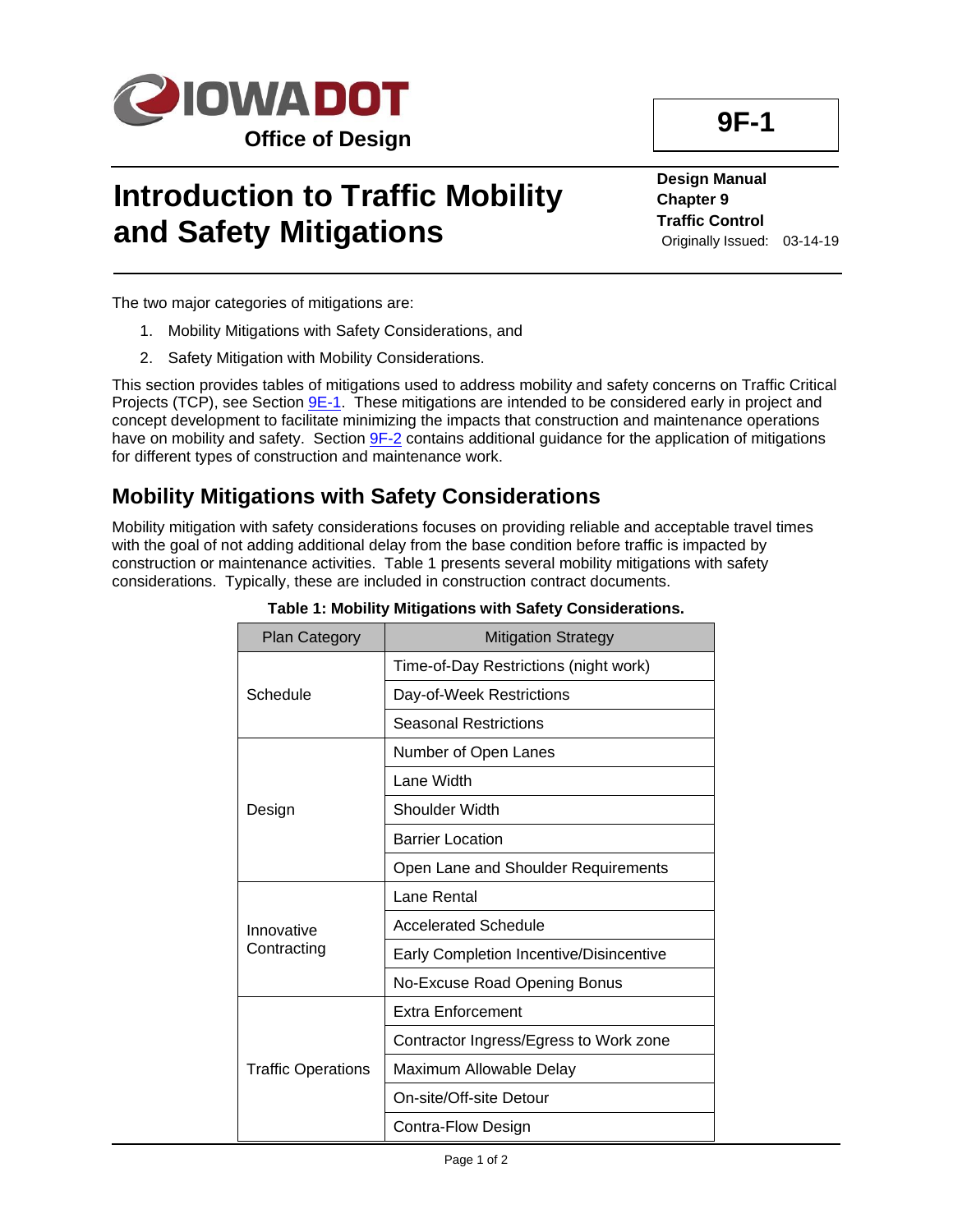When mobility mitigation with safety considerations is not possible or practical, consideration should be given to providing safety mitigations with mobility considerations.

## **Safety Mitigation with Mobility Considerations**

When mobility impacts are necessary and safety concerns exist, consideration should be given to providing safety mitigation with mobility considerations. Table 2 presents several safety mitigations with mobility considerations. Typically, these are included in documents other than the construction contract documents.

| <b>Plan Category</b>                                | <b>Mitigation Strategy</b>                       |
|-----------------------------------------------------|--------------------------------------------------|
| Intelligent Work<br>Zones (IWZ)                     | End-of-Queue Warning                             |
|                                                     | Sensors for Monitoring                           |
|                                                     | Speed Feedback                                   |
|                                                     | <b>Truck Entering</b>                            |
|                                                     | PDMS with Radar Warning                          |
|                                                     | Signal Timing/Preemption                         |
|                                                     | <b>Travel Time</b>                               |
|                                                     | Alternate Route                                  |
| <b>Traffic Incident</b><br>Management<br>(TIM) Plan | Diversion Route Plan                             |
|                                                     | Diversion Route Signing Improvements             |
|                                                     | Additional PDMS and CCTV on Diversion Route      |
|                                                     | <b>Traffic Monitoring with Incident Response</b> |
|                                                     | <b>Communications Plan</b>                       |
| Public<br>Information                               | <b>Communication Strategies</b>                  |
|                                                     | <b>Stakeholders Meetings</b>                     |
|                                                     | <b>Project Website</b>                           |

**Table 2: Safety Mitigations with Mobility Considerations.**